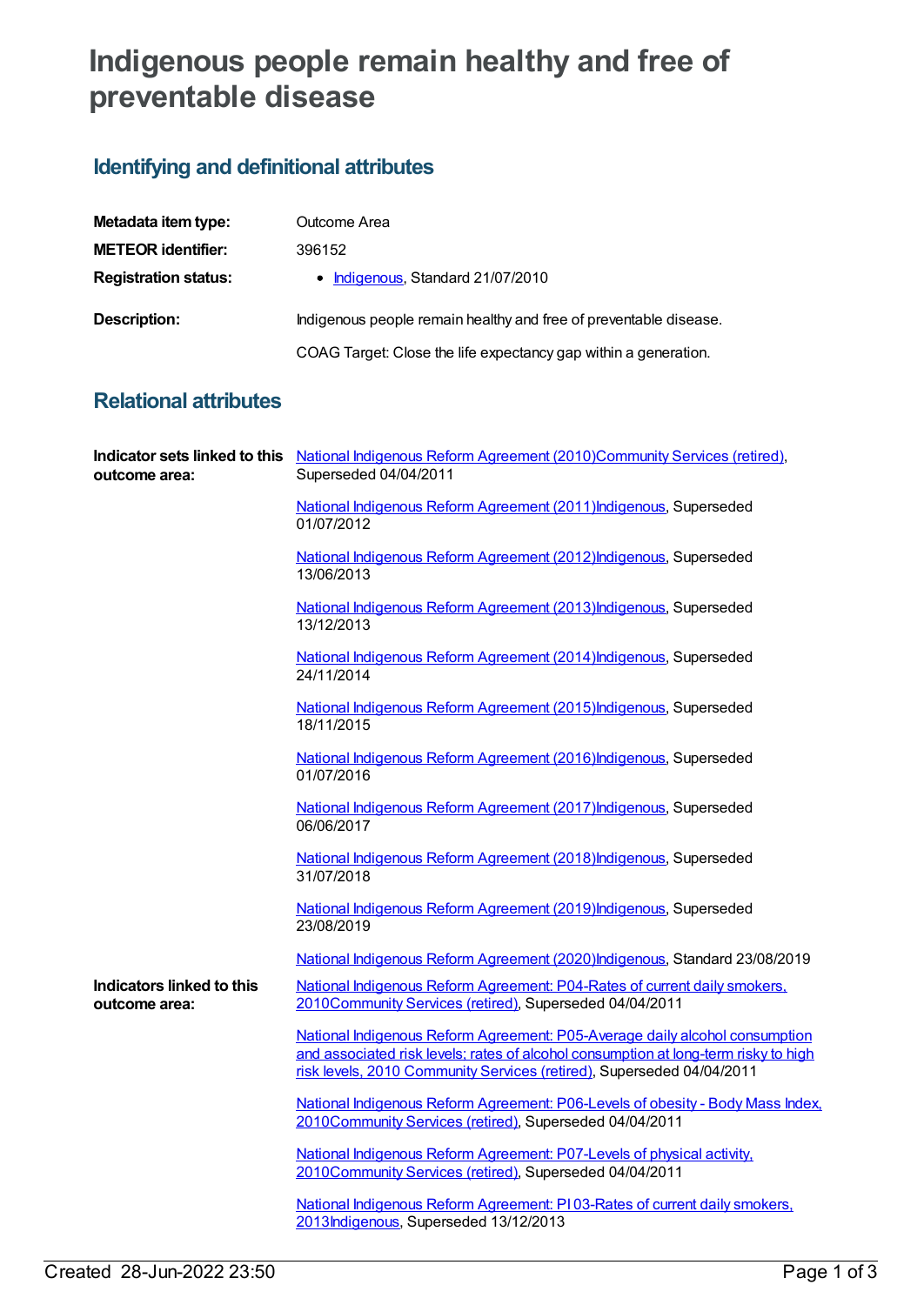National Indigenous Reform Agreement: PI 03-Rates of current daily smokers, [2014Indigenous,](https://meteor.aihw.gov.au/content/525831) Superseded 24/11/2014

National Indigenous Reform Agreement: PI 03-Rates of current daily smokers, [2015Indigenous,](https://meteor.aihw.gov.au/content/579068) Superseded 18/11/2015

National Indigenous Reform Agreement: PI 03—Rates of current daily smokers, [2016Indigenous,](https://meteor.aihw.gov.au/content/611151) Superseded 01/07/2016

National Indigenous Reform Agreement: PI 03—Rates of current daily smokers, [2017Indigenous,](https://meteor.aihw.gov.au/content/645387) Superseded 06/06/2017

National Indigenous Reform Agreement: PI 03-Rates of current daily smokers, [2018](https://meteor.aihw.gov.au/content/668668)[Indigenou](https://meteor.aihw.gov.au/RegistrationAuthority/6)[s,](https://meteor.aihw.gov.au/content/668668) Superseded 31/07/2018

National Indigenous Reform Agreement: PI 03-Rates of current daily smokers, [2019Indigenous,](https://meteor.aihw.gov.au/content/697098) Superseded 17/11/2019

National Indigenous Reform Agreement: PI 03-Rates of current daily smokers, [2020Indigenous,](https://meteor.aihw.gov.au/content/718475) Standard 17/11/2019

National Indigenous Reform Agreement: PI 04-Levels of risky alcohol consumption, [2013Indigenous,](https://meteor.aihw.gov.au/content/482978) Superseded 13/12/2013

National Indigenous Reform Agreement: PI 04-Levels of risky alcohol consumption, [2014Indigenous,](https://meteor.aihw.gov.au/content/525837) Superseded 24/11/2014

National Indigenous Reform Agreement: PI 04-Levels of risky alcohol consumption, [2015](https://meteor.aihw.gov.au/content/579070)[Indigenou](https://meteor.aihw.gov.au/RegistrationAuthority/6)[s,](https://meteor.aihw.gov.au/content/579070) Superseded 18/11/2015

National Indigenous Reform Agreement: PI 04—Levels of risky alcohol consumption, [2016Indigenous,](https://meteor.aihw.gov.au/content/611159) Superseded 01/07/2016

National Indigenous Reform Agreement: PI 04—Levels of risky alcohol consumption, [2017Indigenous,](https://meteor.aihw.gov.au/content/645389) Superseded 06/06/2017

National Indigenous Reform Agreement: PI 04-Levels of risky alcohol consumption, [2018Indigenous,](https://meteor.aihw.gov.au/content/668670) Superseded 31/07/2018

National Indigenous Reform Agreement: PI 04-Levels of risky alcohol consumption, [2019Indigenous,](https://meteor.aihw.gov.au/content/697285) Superseded 23/08/2019

National Indigenous Reform Agreement: PI 04-Levels of risky alcohol consumption, [2020](https://meteor.aihw.gov.au/content/718478)[Indigenou](https://meteor.aihw.gov.au/RegistrationAuthority/6)[s,](https://meteor.aihw.gov.au/content/718478) Standard 23/08/2019

National Indigenous Reform Agreement: PI 04-Rates of current daily smokers, [2011Indigenous,](https://meteor.aihw.gov.au/content/425769) Superseded 01/07/2012

National Indigenous Reform Agreement: PI 04-Rates of current daily smokers, [2012Indigenous,](https://meteor.aihw.gov.au/content/438495) Superseded 13/06/2013

National Indigenous Reform Agreement: PI 05-Average daily alcohol consumption and associated risk levels; rates of alcohol consumption at long-term risky to high risk levels, [2011](https://meteor.aihw.gov.au/content/425744)[Indigenous](https://meteor.aihw.gov.au/RegistrationAuthority/6)[,](https://meteor.aihw.gov.au/content/425744) Superseded 01/07/2012

National Indigenous Reform Agreement: PI 05-Average daily alcohol consumption and associated risk levels; rates of alcohol consumption at long-term risky to high risk levels, [2012Indigenous,](https://meteor.aihw.gov.au/content/438585) Superseded 13/06/2013

National Indigenous Reform Agreement: PI [05-Prevalence](https://meteor.aihw.gov.au/content/483079) of overweight and obesity, 2013[Indigenous](https://meteor.aihw.gov.au/RegistrationAuthority/6), Superseded 13/12/2013

National Indigenous Reform Agreement: PI 05-Prevalence of overweight and obesity, [2014Indigenous,](https://meteor.aihw.gov.au/content/525842) Superseded 24/11/2014

National Indigenous Reform Agreement: PI [05-Prevalence](https://meteor.aihw.gov.au/content/579072) of overweight and obesity, 2015[Indigenous](https://meteor.aihw.gov.au/RegistrationAuthority/6), Superseded 18/11/2015

National Indigenous Reform Agreement: PI [05—Prevalence](https://meteor.aihw.gov.au/content/611167) of overweight and obesity, 2016[Indigenous](https://meteor.aihw.gov.au/RegistrationAuthority/6), Superseded 01/07/2016

National Indigenous Reform Agreement: PI [05—Prevalence](https://meteor.aihw.gov.au/content/645391) of overweight and